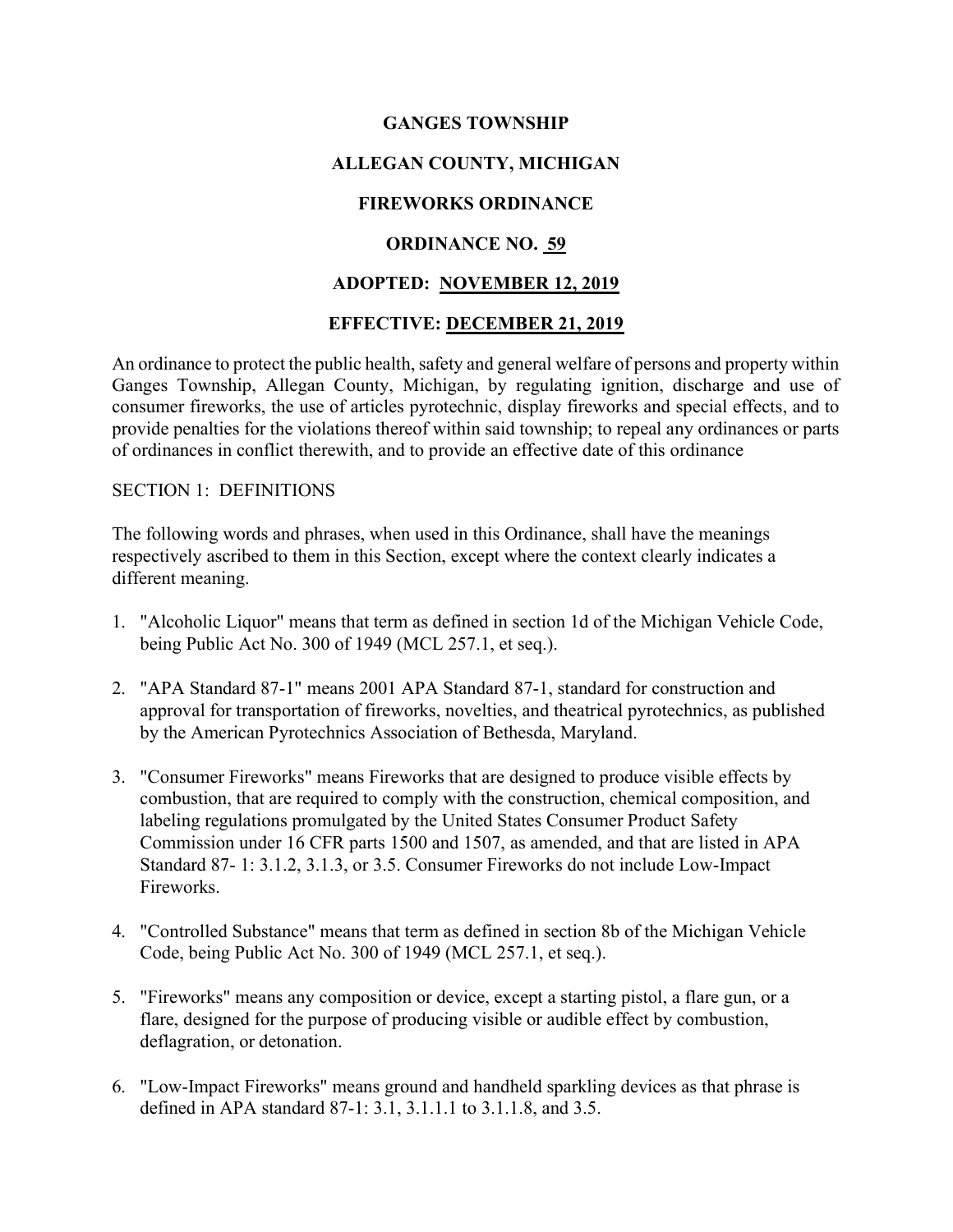- 7. "Minor" means an individual who is less than 18 years of age.
- 8. "Person" means an individual, agent, association, charitable organization, company, limited liability company, corporation, labor organization, legal representative, partnership, unincorporated organization, or any other legal or commercial entity.

# SECTION 2: IGNITION, DISCHARGE, AND USE OF FIREWORKS

- 1. A Person shall not ignite, discharge, or use Consumer Fireworks except on the following days after 11 a.m.:
	- A. December 31 until 1 a.m. on January 1.

 B. The Saturday and Sunday immediately preceding Memorial Day until 11:45 p.m. on each of those days.

- C. June 29 to July 4 until 11:45 p.m. on each of those days.
- D. July 5, if that date is a Friday or Saturday, until 11:45 p.m.

 E. The Saturday and Sunday immediately preceding Labor Day until 11:45 p.m. on each of those days.

2. A Person shall not ignite, discharge, or use Consumer Fireworks if the environmental concerns based on the department of natural resources fire division criteria are elevated to extreme fire conditions or if the environmental concerns based on the department of natural resources fire division criteria are elevated to very high for 72 consecutive hours and the commanding officer of the fire department, in consultation with the department of natural resources enforces a no burning restriction that includes a ban on the ignition, discharge, and use of consumer fireworks. If a no burning restriction is instituted under this Section, the commanding officer of the fire department enforcing the restriction shall ensure that adequate notice of the restriction is provided to the public.

### SECTION 3: POSSESSION OF CONSUMER FIREWORKS BY A MINOR

A Minor shall not possess, ignite, discharge, or use Consumer Fireworks.

### SECTION 4: PROHIBITED CONDUCT

- 1. A Person shall not ignite, discharge, or use Consumer Fireworks on public property, school property, church property, or the property of any another Person without that Person's express permission to use those Consumer Fireworks on those premises.
- 2. A Person shall not use Consumer Fireworks or Low-Impact Fireworks while under the influence of Alcoholic Liquor, a Controlled Substance, or a combination thereof.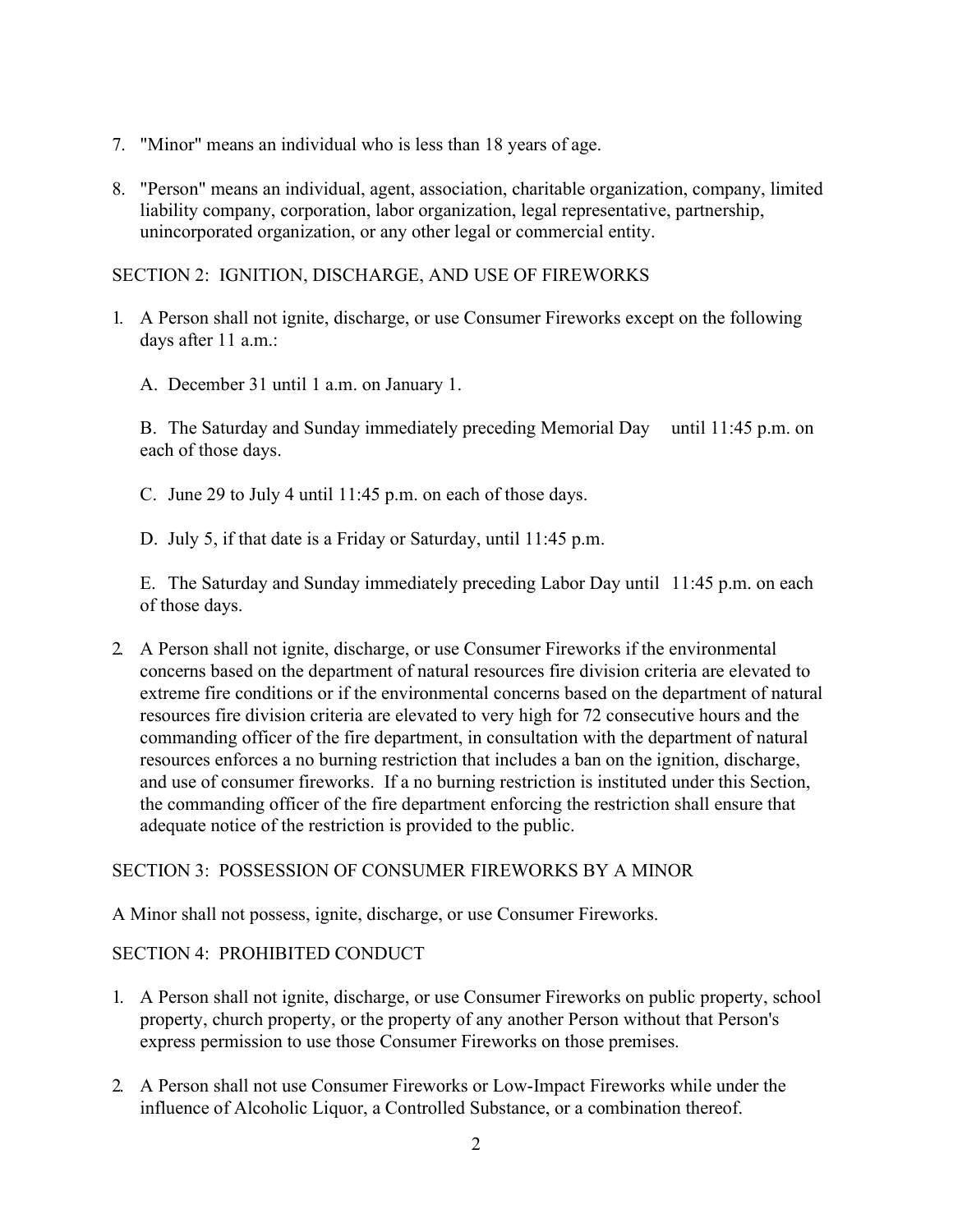# SECTION 5: DETERMINATION OF VIOLATION; SEIZURE

Authorized Township Officials, including the Township Supervisor, the Township Zoning Administrator, and any appointed Ordinance Enforcement Officer, are hereby designated as the Township Constable, as provided by the Ordinance Establishing Office of Ordinance Enforcement Officer No. 18. Said individuals, as well as the County Sheriff, any deputy sheriff, and any State trooper are hereby authorized to investigate all complaints of violations of this Ordinance and to issue municipal civil infraction citations (directing alleged violators to appear in court) as provided by the Municipal Civil Infractions Ordinance No. 19.

If an Authorized Township Official, as defined in an ordinance by the Township, determines that a violation of this Ordinance has occurred, the Authorized Township Official may seize the Consumer Fireworks as evidence of the violation.

## SECTION 6: LOCAL, STATE, AND FEDERAL REQUIREMENTS

Nothing contained within this Ordinance shall be construed to relieve a Person of any duties and obligations imposed under any local, state, or federal laws, rules, regulations, licenses, or permit requirements.

### SECTION 7: SEVERABILITY AND CAPTIONS

This Ordinance and its various parts, sections, subsections, sentences, phrases, and clauses are severable. If any part, section, subsection, sentence, phrase, or clause is adjudged unconstitutional or invalid, the remainder of this Ordinance shall not be affected. The captions included at the beginning of each Section are for convenience only and shall not be considered as part of this Ordinance.

### SECTION 8: ADMINISTRATIVE LIABILITY

No officer, agent, employee, or member of the Township Board shall be personally liable for any damage that may accrue to any Person as a result of any act, decision, or other consequence or occurrence arising out of the discharge of duties and responsibilities pursuant to this Ordinance.

### SECTION 9: VIOLATIONS

A violation of this Ordinance shall include any act which is prohibited or made or declared to be an offense by the Ordinance and shall be a "municipal civil infraction" as defined by the Municipal Civil Infractions Ordinance No. 19, and the terms, provisions, procedures, contents, penalties, fines, sanctions, and relief of the Municipal Civil Infractions Ordinance shall apply to all complaints and violations of the Ganges Township Fireworks Ordinance.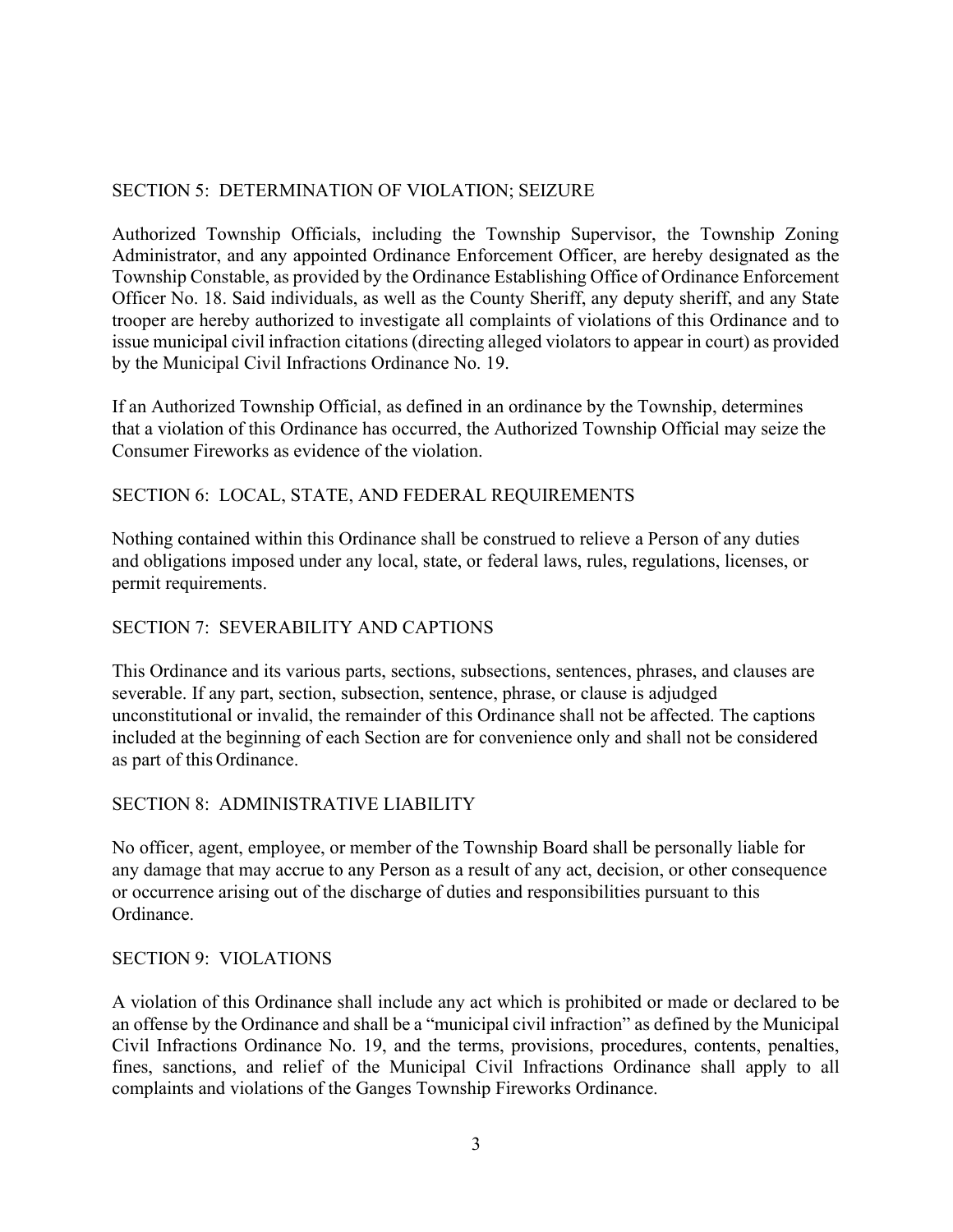SECTION 10: REPEAL

All ordinances or parts of ordinances which are in conflict in whole or in part with any of the provisions of this Ordinance as of the date of this Ordinance are repealed to the extent of such conflict.

SECTION 11: EFFECTIVE DATE

This Ordinance was approved and adopted by the Township Board on November 12, 2019. This Ordinance shall take effect 30 days after its publication following adoption.

\_\_\_\_\_\_\_\_\_\_\_\_\_\_\_\_\_\_\_\_\_\_\_\_\_\_\_\_\_\_\_ \_\_\_\_\_\_\_\_\_\_\_\_\_\_\_\_\_\_\_\_\_\_\_\_\_\_\_\_\_\_

John Hebert,<br>
Township Supervisor<br>
Township Clerk<br>
Township Clerk Township Supervisor